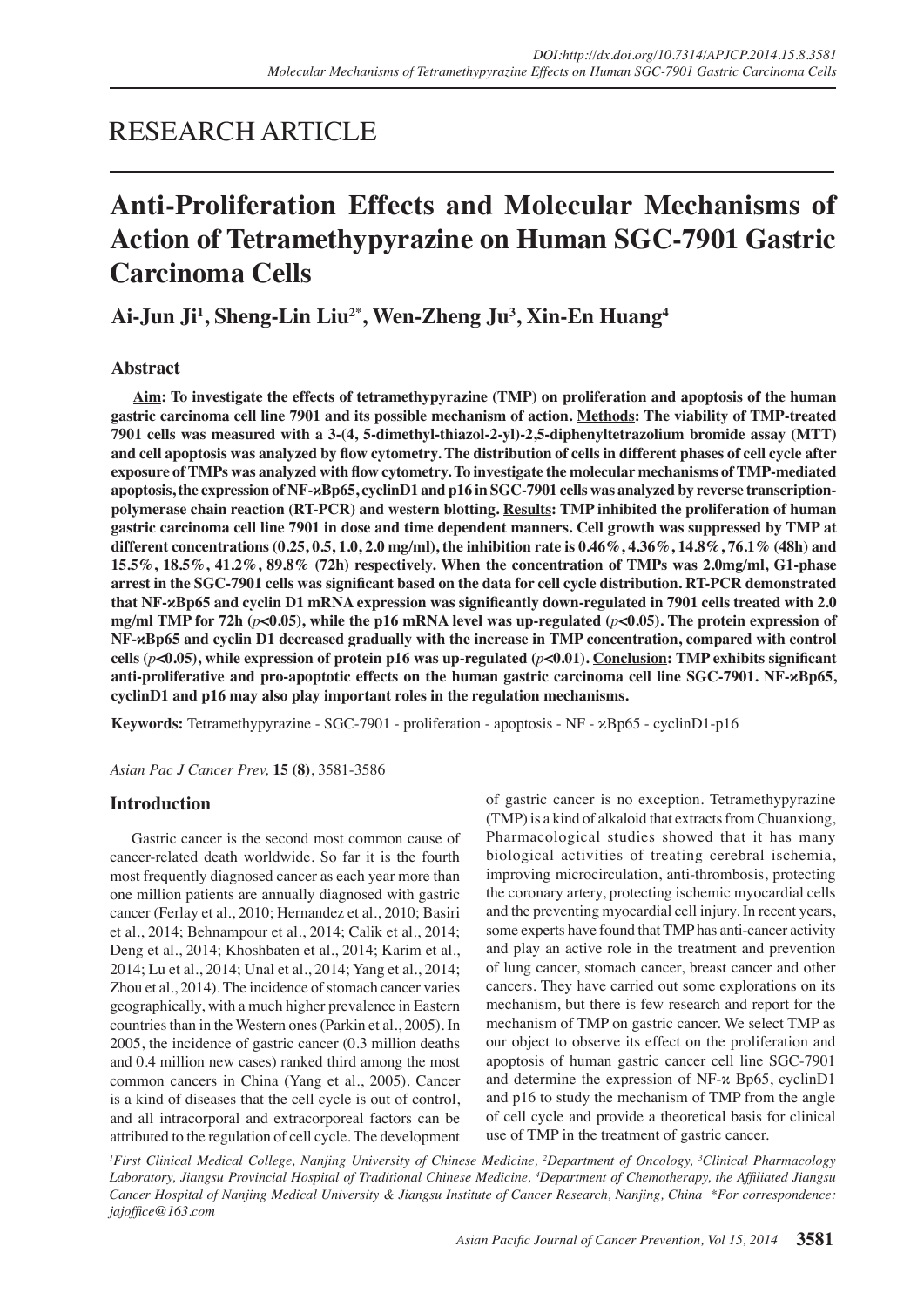#### *Ai-Jun Ji et al*

### **Materials and Methods**

#### *Materials*

TMP was purchased from Pharmaceutical and Biological Products Inspection of China (Production batch number: 110817-202006, Specification: 40 mg/2ml). Fetal bovine serum was purchased from Hangzhou Sijiqing. DMEM, MTT, propidium iodide (PI), and dimethyl sulfoxide (DMSO) were purchased from Sigma (St. Louis, MO, USA). Annexin V-FITC Apoptosis Detection Kit was purchased from KeyGEN Biotech (Nanjing, China). Rabbit polyclonal anti-NF-κBp65, anti-cyclinD1, anti-p16 and β-actin antibody were purchased from Abcam, Santa cruz and KeyGEN Biotech, respectively.

#### *Cell culture and inhibition rate*

Human gastric cancer SGC-7901 cells were cultured and maintained in DMEM supplemented with 10% fetal bovine serum (FBS), 100  $\mu$ m/l penicillin, and 100  $\mu$ g/ ml streptomycin at 37˚C in a humidified atmosphere with 0.5% carbon dioxide. Cells were cultured in a 10 cm culture dish and were allowed to grow to 60-80% confluence before experimentation.

The effect of TMP on the viability of cells was examined by MTT assay. SGC-7901 cells were seeded at 5×103 cells/well in 96 well plates in RPMI 1640 medium supplemented with 10% FBS. After 24 h, cells were treated with various concentrations of TMP (0.25, 0.5, 1.0, 2.0) mg/mL) in triplicate. RPMI 1640 medium alone served as a control. A MTT assay was performed after 48h and 72h. Twenty microliters of MTT solution (1 mg/mL) was added to each well, followed by incubation for a further 4h. Medium was removed and 150ul dimethyl sulfoxide was added to each well. Absorbance was measured at 570 nm. Results were expressed as the mean of three wells for each group. The inhibition ratio (IR) was calculated by the following equation: Inhibitory ratio  $(\%)$  (Acontrol -Atreated)/Atreated ×100%. Where Acontrol-Atreated represents the differential absorbance for both the test group and control at 570 nm and Atreated is the absorbance for the test group at 570 nm. Results were expressed as the mean of three individual experiments.

#### *Cell apoptosis analysis and cell cycle analysis*

Determination of apoptosis by flow cytometry. Apoptosis was determined through Annexin V-FITC Apoptosis Detection Kit. SGC-7901 cells were seeded in 6-well plates and were incubated overnight and then treated with various concentrations of TMP (0, 0.5, 1.0, 2.0 mg/mL) respectively for 72h. Cells were harvested by trypsinization, washed with pre-chilled PBS (4˚C) and centrifuged at 1000 rpm for 5 min. The cell pellet was resuspended in 195  $\mu$ l of binding buffer and incubated with  $5 \mu$ l Annexin V-FITC in the dark at room temperature for 10 min. Cells were centrifuged, washed with PBS, and re-suspended in 195  $\mu$ l of binding buffer containing 10  $\mu$ l PI solution in the dark and were then analyzed by flow cytometry (Beckman FC400 MPL, USA).

Cell cycle analysis. The distribution of cells in different phases of cell cycle after exposure of TMPs was analyzed with flow cytometry. Briefly, SGC-7901 cells

#### **Table 1. The RT-PCR Sense Primer of NF-κBp65, cyclinD1, p16 and GAPDH**

| Gene         | Primer Sequence $5' \rightarrow 3'$                                                       | Product size (bp) |     |
|--------------|-------------------------------------------------------------------------------------------|-------------------|-----|
|              | NF-xBp65 Sense: 5'-TGTCCTTTCTCATCCCATCTTTG-3'<br>Antisense: 5'-ATGTCCTCTTTCTGCACCTTGTC-3' |                   | 162 |
| cyclin D1    | Sense: 5'-GCCCTCGGTGTCCTACTTCAAAT-3'<br>Antisense: 5'-CTCCTCCTCGCACTTCTGTTCCT-3'          |                   | 112 |
| p16          | Sense: 5'-TGAGAAACCTCGGGAAACTTAGAT-3' 141<br>Antisense: 5'-CGGTAGTGGGGGAAGGCATATA-3'      |                   |     |
| <b>GAPDH</b> | Sense: 5'-GCACCGTCAAGGCTGAGAAC-3'<br>Antisense: 5'-TGGTGAAGACGCCAGTGGA-3'                 |                   | 181 |

were harvested and washed with PBS after exposure of various concentrations of TMP (0, 0.5, 1.0, 2.0 mg/mL) for 72h. The cells were fixed with 70% cold ethanol at -20˚C overnight and then stained with PI solution consisting of 1 mg/mL PI and RNase A. The fluorescence-activated cells were sorted in the flow cytometry, and the data were analyzed using CellQuest analysis software.

#### *The mRNA extract and RT-PCR*

The mRNA of NF-κBp65, cyclinD1 and p16 was extracted from SGC-7901 cells treated with various concentrations of TMP  $(0, 0.5, 1.0, 2.0 \text{ mg/mL})$ respectively for 72h by using Trizol (Invitrogen, Carlsbad, CA, USA). Reverse transcription of total RNA  $(2 \mu g)$  was performed in 20  $\mu$  volume according to the manufacturer's instructions. The primer sets of NF-κBp65, cyclinD1 and p16 are shown in Table 1. GAPDH was amplified as an internal control. Each PCR product was visualized by staining with ethidium bromide after electrophoresis on 2% agarose gels under ultraviolet light.

#### *Western blot analysis*

SGC-7901 cells  $(2.5 \times 10^5/\text{ml})$  were seeded for 72h in 6-well plates prior to experimentation, and incubated with various doses  $(0, 0.5, 1.0, 2.0 \text{ mg/mL})$  of TMP, as described above. After incubation, the cells were washed three times with ice-cold PBS and harvested in lysis buffer. The lysate was centrifuged at 12, 000 rpm for 15 min at 4˚C and the supernatant was collected. Protein concentration was determined by Bradford protein assay. Proteins (70  $\mu$ g/well) denatured with sample buffer were separated by electrophoresis on 10% sodium dodecyl sulfate (SDS) polyacrylamide gels and transferred to nitrocellulose membranes (0.45  $\mu$ m). The membranes were blocked with 10% (v/v) dried fat-free milk in PBS containing 0.1% Tween-20 for 1 h and were incubated with anti-NF-κBp65 (1:500 dilution, Abcam), anti-cyclinD1 (1:500 dilution, Santa cruz) and anti-p16 (1:500 dilution, Santa cruz) and β-actin antibody (1:500, KeyGenBiotechCo. Ltd) overnight at 4°C. After washing with 1×phosphatebuffered saline Tween-20 (PBST), membranes were continuously probed with HRP-conjugated anti-mouse IgG (1:1000 dilution) in PBS for 1h at room temperature, then washed with PBST. The immunobinding signals were detected by a chemiluminescence method (ECL, KeyGenBiotechCo.Ltd). Relative protein expression was quantified densitometrically using the Image-Pro Plus Version 6.0 software and calculated according to the β–actin reference bands.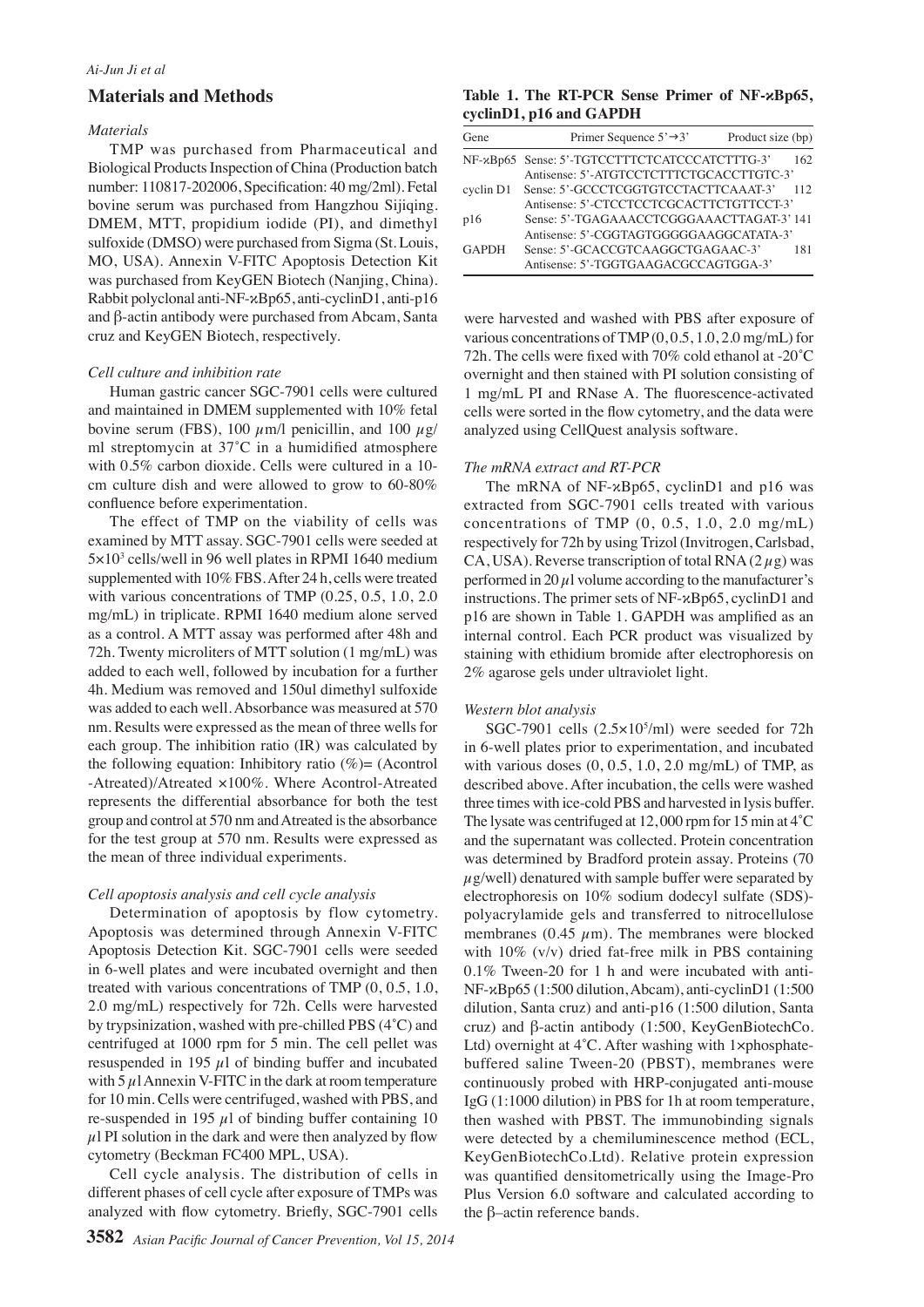100% 90% 80% rate(%) 709 60%  $\square$  48h Inhibitory 50%  $B$  72h 40% 30% 20% 10%  $0%$  $Ctr]$  $0.25$ mg/ml  $0.5$ mg/ml  $1.0$ mg/ml  $2.0<sub>mg/m1</sub>$  $TMP$  concenration  $(mg/ml)$ 

**Figure 1. Inhibition Rate of Different TMP Concertrations on SGC-7901(χ±s).** SGC-7901 cells were plated in a 96-well plate and treated with various concentrations of TMP (0, 0.25, 0.5, 1.0 and 2.0 mg/ml) for various exposure times (48h, 72h). Cell proliferation was measured by MTT assay. Each group was analyzed in triplicate. \**p*<0.05, \*\* *p*<0.01 **Figure 3. Cell Apoptosis of the SGC-7901 Cell Line** 



**Figure 2. Cell Cycle Progression of Different TMP Concertrations on SGC-7901.** Cell cycle phase distribution of the treated cells was measured by flow cytometry. SGC-7901 cells were treated with 0 (a), 0.5 (b), 1.0 (c) and 2.0 (d) mg/ml for 72h

#### *Statistical analysis*

For the statistical analysis of data, comparison between results from different groups were analysed with SPSS for Window Version 15.0. The Student's t-test was employed to determine the statistical significance of the difference between different experimental groups and control group at *P*<0.05 value being regarded as statistically significant. All experiments were repeated at least three times. Data are presented as means ± standard deviation (SD). We have enough experience in conducting medical researches, and have published some results elsewhere (Chen et al., 2013; Dai et al., 2013; Deng et al., 2013; Gu et al., 2013; Fei et al., 2013; Huang et al., 2013; Huang et al., 2013; Liu et al., 2013; Liu et al., 2013; Liu et al., 2013; Lu et al., 2013; Lu et al., 2013; Shen et al., 2013; Sun et al., 2013; Wei et al., 2013; Wu et al., 2013; Wu et al., 2013; Yan et al., 2013; Yang et al., 2013; Yang et al., 2013; Yang et al., 2013; Yin et al., 2013; Yin et al., 2013; Yang et al., 2013; Gong et al., 2014; Xu et al., 2014; Xu et al., 2014; Zhang et al., 2014).

## **Results**

## *Growth inhibition of TMP on the SGC-7901 cells*

The SGC-7901 cells were treated with various concentrations of TMP for 48h and 72h, cell viability was determined by Alamar Blue assay. Cell growth was



0.5 (b), 1.0 (c) and 2.0 (d) mg/ml for 72h. Cells were collected  $\frac{50.0}{50.0}$ **Treated with TMPs.** SGC-7901 cells were treated with 0 (a), and stained with annexin V-FITC/PI

0 1.0, 2.0 mg/mL), the inhibition rate is  $0.46\%$ ,  $4.36\%$ ,  $25.0$ <br> $14.76\%$ ,  $76.12\%$ ,  $(49)$ ,  $1.15.45\%$ ,  $19.46\%$ ,  $41.22\%$ ,  $25.0$ suppressed by TMP of different concerntrions (0.25, 0.5, 14.76%, 76.13% (48h) and 15.45%, 18.46%, 41.23%, 89.78% (72h) respectively. The inhibition rate of 2.0 mg/mL TMP for tumour cell growth was 89.78%. TMP inhibited the growth of gastric cancer cells in a dosedependent manner (Figure 1).

#### *Effects of TMP on cell apoptosis and cell cycle progression*

The inhibition of cell growth may be a result of the induction of apoptosis that is mediated by cell cycle arrest. To determine whether the inhibitory effects of TMPs on the proliferation of the SGC-7901 cell line involved cell cycle changes, we examined the cell cycle phase distribution of the treated cells by flow cytometry. The cells were treated with various concentrations (0.5, 1.0, 2.0 mg/mL) of TMPs for 72 h. The results showed that TMPs were capable of inducing an increase in the percentages of G1-phase cells and the number of apoptotic cells (*p*<0.05; Figure 2). When the concentration of TMPs was 2.0 mg/ mL, G1-phase arrest in the SGC-7901 cells was significant based on the data of cell cycle distribution.

To further quantify TMP-induced apoptosis of SGC-7901 cells, cells were stained with annexin V-FITC and PI, followed by flow cytometry. A representative result of flow cytometry is presented in Figure 3. The lower right quadrant depicts the percentage of early apoptotic cells (annexin V-FITC-stained cells) and the upper right quadrant represents the percentage of late apoptotic cells (annexin V-FITC- and PI-stained cells). The fully apoptotic cells are those in the lower right and upper right quadrants. As shown in the quantitative result, only a small number of apoptotic cells were detected in the control group. However, 72h after treatment with 0.5, 1.0, 2.0 mg/mL TMP, cell apoptosis was 5.5%, 7.94%, and 16.56%, respectively. This result suggests that rhein induced significant apoptosis of SGC-7901 cells in a dosedependent manner.

## *Effects of the TMP on the DNA and mRNA expression of NF-κBp65, cyclinD1 and p16*

Real-time quantitative PCR was used to detect the

**46.8 56.3**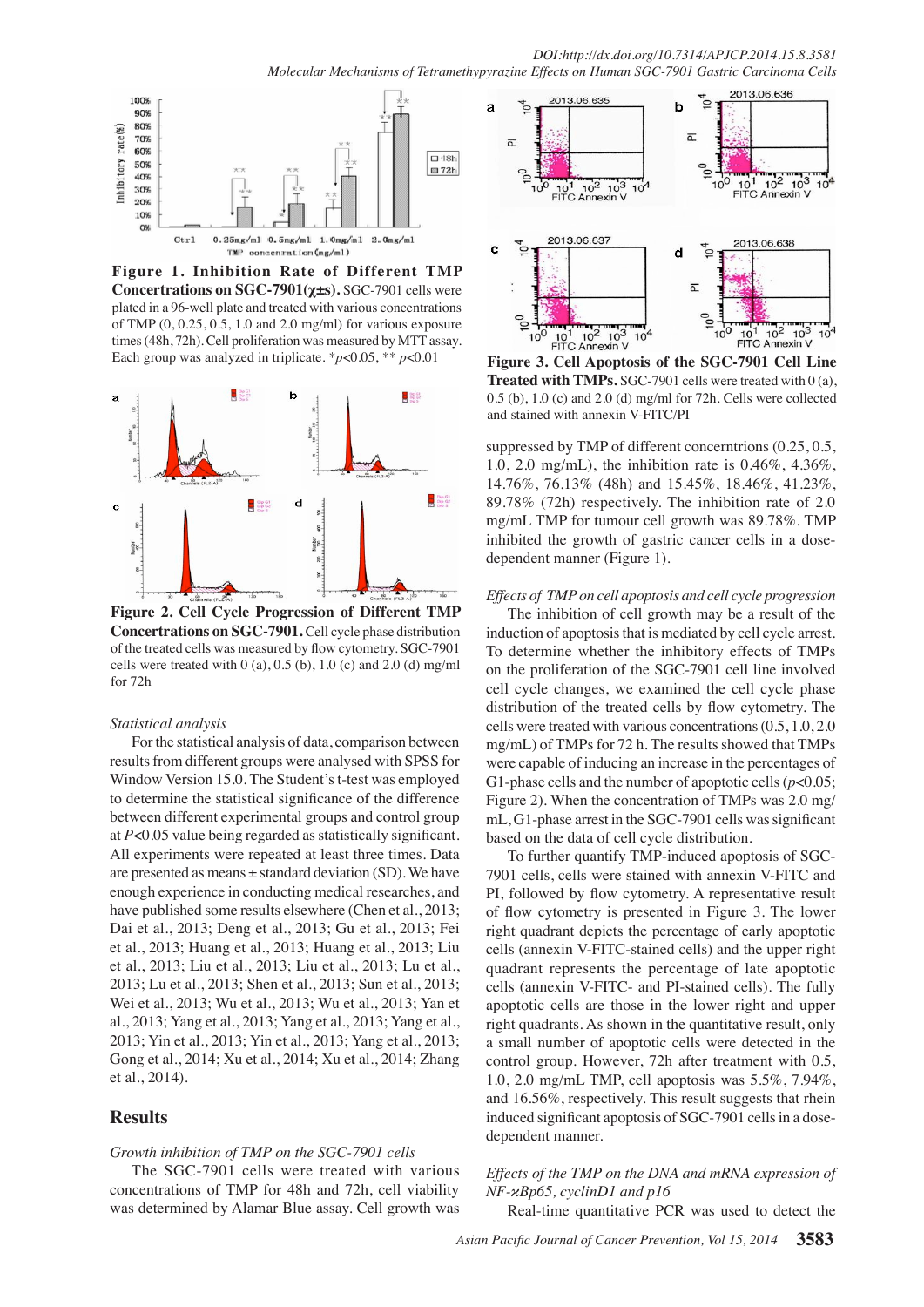*Ai-Jun Ji et al*



**Figure 4. Effects of the TMP on the mRNA Expression of NF-κBp65, cyclinD1 and p16 in SGC-7901 Cell.**  TMP decreased gene expression of NF-κBp65, cyclinD1 and increased p16 in SGC-7901 cells in a dose-dependent manner. SGC-7901 cells were treated with TMPs (0.5, 1.0, and 2.0 mg/ ml) for 72h. The expression of mRNAs was analyzed by RT-PCR and normalized by GAPDH expression. \**P* < 0.05 versus control group



**Figure 5. Western Blot Analysis for the Expression of NF-κBp65, cyclinD1 and p16.** TMP decreased the expression of NF-κBp65, cyclinD1 but increased the expression of p16 in SGC-7901 cells (a: NF-κBp65, b: cyclinD1, c: p16). SGC-7901 cells were treated with TMPs (0.5, 1.0, 2.0 mg/ml) for 72h and the expression of proteins in treated cells was determined by Western blot analysis. Data are reported as the means ± SEM of at least three experiments. \**P* < 0.05 versus control group

mRNA expression of NF-κBp65, cyclinD1 and p16 at 72h after TMP treatment at concentrations of 0.5, 1.0, or 2.0 mg/mL, The change in mRNA expression was normalized by GAPDH expression. The results revealed a significant down-regulation of mRNA expression of NF-κBp65, cyclinD1, and up-regulation of the mRNA expression levels of p16 on TMP concentrations of 1.0, or 2.0 mg/ mL as compared with the controls (Figure 4).

#### *Effects of the TMP on the protein expression of NF-κBp65, cyclinD1 and p16*

To clarify the mechanisms of anti-proliferation and apoptosis by TMPs in the SGC-7901 cell line treated with various concentrations of TMPs  $(0.5, 1.0, 2.0 \text{ mg})$ mL) for 72h, we assayed the protein expression of NFκBp65, cyclinD1 and p16. To ensure equal loading of proteins in all the samples, β-actin control was used. After the SGC-7901 cells were treated with TMPs, western immunoblotting was used to analyze the expression of NF-κBp65, cyclinD1 and p16. Figure 5 shows the effect of TMPs on the protein expression of NF-κBp65, cyclinD1 and p16 in SGC-7901 cells. The protein expression of NF-

κBp65, cyclinD1 decreased gradually with the increase in TMPs concentration compared with the control cells (*p*<0.05). The expression of p16 was upregulated by TMPs compared with the control cells (*p*<0.01). These results demonstrate that TMPs have anti-proliferative and apoptotic effects in the SGC-7901 cell line (Figure 5).

## **Discussion**

ACell cycle has four periods (G1, S, G2, M). G1/S and G2/M phase are the two important control points in the cell cycle (Pestell , 2003). Regulational function of Cell cycle mainly depend on the cyclins, cyclin dependent kinase (CDKs) and cyclin dependent kinase inhibitor (CKIs) (Murray et al., 2001). Cyclins have positive regulation for CDKs and CKIs have negative regulation for CDKs. If the balance of positive and negative regulation is broken, cells may be proliferate abnormally and lead to cancer, so abnormal regulation of cell cycle is closely related with cancer (Liu et al., 2004).

CyclinD1 is one of the subtypes of cyclinD, a currently recognized oncogene, which can effect G1/S phase control point in cell cycle. Since cyclin D1 regulates the G1/S transition during cell division, Its overexpression can activate CDK4 or CDK6 and shorten G1 phase, to some extent, which can reduce dependence of mitogen for cell proliferation and resulting in disorder regulation of cell cycle and cell abnormal proliferation. Overexpression of cyclinD1 is commonly reported in malignancies. The basis of such a correlation with cancer development and cyclinD1 amplification relies on the critical role of cyclinD1 gene in cell cycle control (Umit et al., 2013). Nuclear factor  $\alpha$ B (NF- $\alpha$ B) is a protein molecule that widely exists in the cell and has a multi-directional function of regulation. NF-kB regulates the expression of both antiapoptotic and proapoptotic genes. It is a family of closely related protein dimers that bind to a common sequence motif in DNA the kB site (Shanmugam et al., 2013). p50p65 dimer is the the most common active form of NF-κB. It can combine certain specific nucleotide sequences of gene promoter region and start gene transcription. Hinz et al. (1999) found that cyclinD1 is the target gene of NF-κB, which can start the transcription of cyclinD1 and promote the transition of G1/G0 phase to S phase, eventually leading to cell proliferation and malignant transformation. P16 is a kind of CKIs that play an important role of negative regulation at the G1 / S phase. P16 combining with CDK4 inhibits the activity of cyclinD1, thereby counteract the phosphorylation of RB protein. It prevent cell entry into S phase and lead to the cell cycle arrest. Inactivation of P16 leads to excessive proliferation of cells. Kishimoto et al. (2008) found that there are at least more than 2 abnormal expression of oncogene in the development of gastric cancer. Nearly 40%- 50% cases were occurred in the absence of expression of P16/Rb and overexpress of CyclinD1/CDK4.

TMP is an effective monomer that separated from Chuanxiong and can be synthesized and used in clinic widely. In recent years, many experts have used TMP for the treatment of cancer and studied deeply, and found that TMP may play the roles of the inhibition of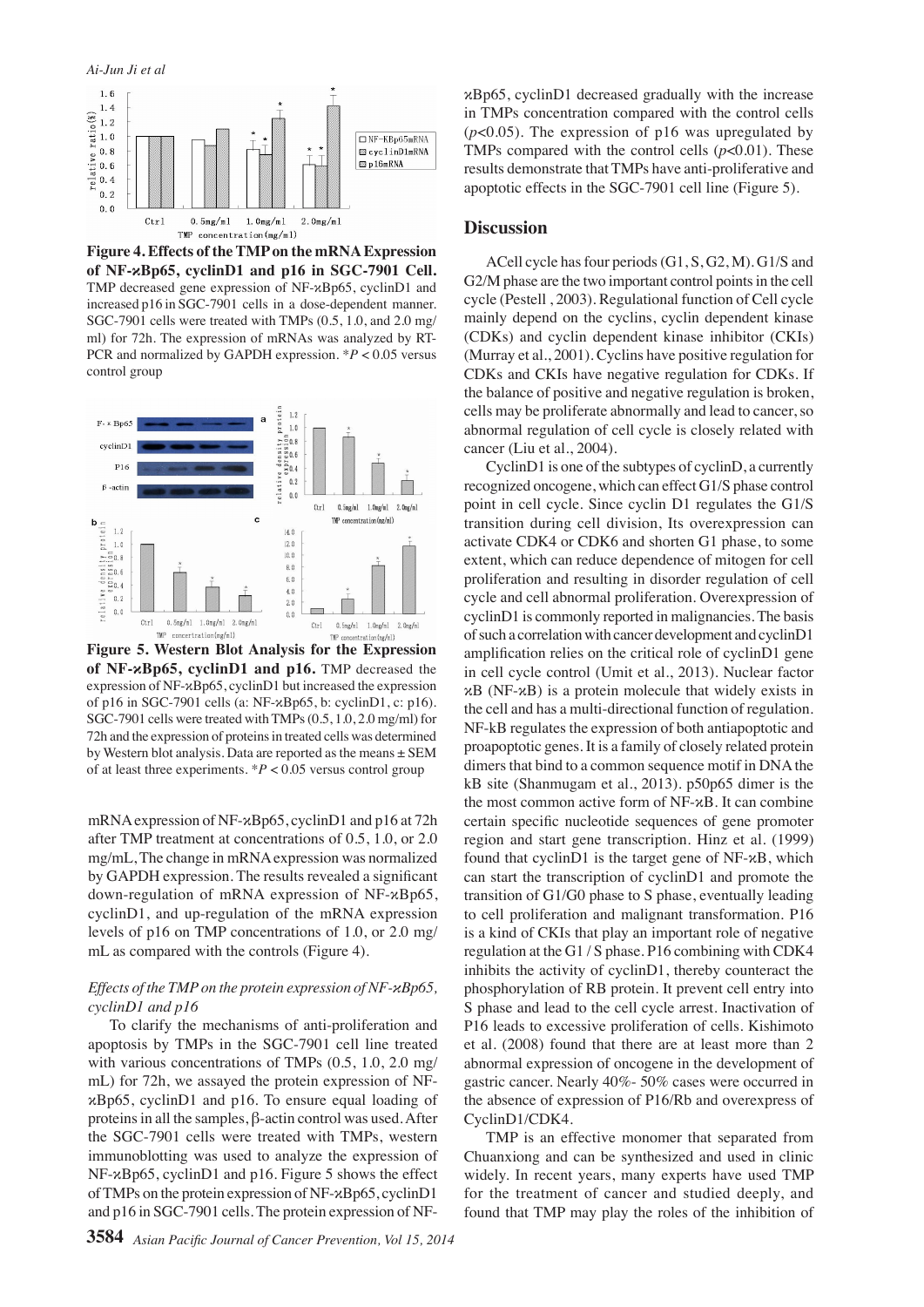#### *DOI:http://dx.doi.org/10.7314/APJCP.2014.15.8.3581 Molecular Mechanisms of Tetramethypyrazine Effects on Human SGC-7901 Gastric Carcinoma Cells*

cell proliferation, invasion and metastasis, inhibition of vascular endothelial cell growth and proliferation, apoptosis. It has the actions of reversing tumor drug resistance, improving radiotherapy sensitization and chemotherapy effect, reducing chemotherapy toxicity. In this study, we analyze the effect of different concentrations of TMP in human gastric cancer SGC-7901 cells, the results show that TMP has significant inhibition to the proliferation. Meanwhile, TMP affect apoptosis of human gastric cancer SGC-7901 cells in time and dose-dependent manner. TMP can cause the number of G0/G1 phase cells increasing, which makes part of the cell arrested in the period and inhibit the proliferation of human gastric cancer cell SGC-7901. The results of RT-PCR method and Weston blot assay showed that NF-κBp65 and CyclinD1 presented low expression (*p*<0.05, *p*<0.01) and have positive relation (*p*<0.05), because cyclinD1 promoter has the binding sites of NF-κBp65. If the NF-κBp65 is activated, it can directly activate the transcription of cyclinD1 and promote cell proliferation. Therefore, the downregulation of NF-κBp65 expression will directly affect the expression of CyclinD1, resulting in inhibiting the activity of CDK4 or CDK6 and preventing the transition from G1/G0 phase to S phase. Finally, it suppresses the cell proliferation inhibition and promotes the cell apoptosis. As the cyclin-dependent kinase inhibitor, pl6 showed high expression, which can activate the negative feedback of cell cycle. The specific binding of p16 and CDK4 can make CDK4 inactivation and regulate cell cycle activity negatively. Thereby, it prevents the cells from G1/G0 phase to S phase. Antitumor effects were occurred when cell proliferation is uncontrolled. The results suggest that TMP may have an effect on the pathway of gastric cancer genesis. Because the mechanism of cancer occurrence and development is complex and the view above is likely to be a tip of the iceberg, further researches were needed in the future.

## **References**

- Basiri Z, Safaralizadeh R, Bonyadi MJ, et al (2014). *Helicobacter pylori* vacA d1 genotype predicts risk of gastric adenocarcinoma and peptic ulcers in northwestern Iran. *Asian Pac J Cancer Prev*, **15**, 1575-9.
- Behnampour N, Hajizadeh E, Zayeri F, et al (2014). Modeling of influential predictors of gastric cancer incidence rates in golestan province, north iran. *Asian Pac J Cancer Prev*, **15**, 1111-7.
- Calik M, Calik I, Demirci E, et al (2014). Goseki grade and tumour location influence survival of patients with gastric cancer. *Asian Pac J Cancer Prev*, **15**, 1429-34.
- Cao J, Huang XE, Liu J, et al (2013). Comparison of efficacy and toxicity of first line chemotherapy with or without epirubicin for patients with advanced stage soft tissue sarcoma. *Asian Pac J Cancer Prev*, **14**, 7171-7.
- Chen G, Shen ZL, Wang L, et al (2013). Hsa-miR-181a-5p expression and effects on cell proliferation in gastric cancer. *Asian Pac J Cancer Prev*, **14**, 3871-5.
- Chen YS, Xu SX, Ding YB, et al (2013). Helicobacter pylori Infection and the risk of colorectal adenoma and adenocarcinoma: an updated meta-analysis of different testing methods. *Asian Pac J Cancer Prev*, **14**, 7613-9.
- Chen YS, Xu SX, Ding YB, et al (2013). Colorectal cancer screening in high-risk populations: a survey of cognition

among medical professionals in Jiangsu, China. *Asian Pac J Cancer Prev*, **14**, 6487-91.

- Dai XZ, Yin HT, Sun LF, et al (2013). Potential therapeutic efficacy of curcumin in liver cancer. *Asian Pac J Cancer Prev*, **14**, 3855-9.
- Deng QQ, Huang XE, Ye LH, et al (2013). Phase II trial of Loubo® (Lobaplatin) and pemetrexed for patients with metastatic breast cancer not responding to anthracycline or taxanes. *Asian Pac J Cancer Prev*, **14**, 413-7.
- Cui L, Liu XX, Jiang Y, et al (2014). Phase II study on dose escalating schedule of paclitaxel concurrent with radiotherapy in treating patients with locally advanced non-small cell lung cancer. *Asian Pac J Cancer Prev*, **15**, 1699-702.
- Deng W, Long L, Li JL, et al (2014). Mortality of major cancers in guangxi, china: sex, age and geographical differences from 1971 and 2005. *Asian Pac J Cancer Prev*, **15**, 1567-74.
- Ferlay J, Shin HR, Bray F, et al (2010). Estimates of worldwide burden of cancer in 2008: GLOBOCAN 2008. *Int J Cancer,*  **127**, 2893-917.
- Fei ZH, Yao CY, Yang XL, Huang XE, Ma SL (2013). Serum BMP-2 up-regulation as an indicator of poor survival in advanced non-small cell lung cancer patients. *Asian Pac J Cancer Prev*, **14**, 5293-9.
- Hernandez BY, Green MD, Cassel KD, et al (2010). review of Hawaii Cancer Facts and Figure s 2010. *Hawaii Med J*, **69**, 223-24.
- Hinz M, Krappmann D, Eichten A, et al (1999). NF-kappa B function in growth control: regulation of cyclinD1 expression and G0/G1-to-S-Phase transition. *Mol Cell Biol*, **19**, 2690-98.
- Hou ZB, Lu KJ, Wu XL, et al (2014). In vitro and in vivo antitumor evaluation of berbamine for lung cancer treatment. *Asian Pac J Cancer Prev*, **15**, 1767-9.
- Gong JP, Yang L, Huang XE, et al (2014). Outcomes based on risk assessment of anastomotic leakage after rectal cancer surgery. *Asian Pac J Cancer Prev*, **15**, 707-12.
- Gu M, Li SY, Huang XE, et al (2013). A phase II study on continuous infusional paclitaxel and 5-Fu as first-line chemotherapy for patients with advanced esophageal cancer. *Asian Pac J Cancer Prev*, **13**, 5587-91.
- Huang XE, Wei GL, Huo JG, et al (2013). Intrapleural or intraperitoneal lobaplatin for treatment of patients with malignant pleural effusion or ascites. *Asian Pac J Cancer Prev*, **14**, 2611-4.
- Huang XE, Tian GY, Cao J, et al (2013). Pemetrexed as a component of first-, second- and third- line chemotherapy in treating patients with metastatic lung adenocarcinoma. *Asian Pac J Cancer Prev,* **14**, 6663-7.
- Kishimoto I, Mitomi H, Ohkura Y, et al (2008). Abnormal expression of p16 (INK4a), D1, cyclin-dependent kinase 4 and retinoblastoma protein in gastric carcinomas. *J Surg Oncol*. **98**, 60-6.
- Khoshbaten M, Pishahang P, Nouri M, et al (2014). Diagnostic value of fecal calprotectin as a screening biomarker for gastrointestinal malignancies. *Asian Pac J Cancer Prev*, **15**, 1667-70.
- Karim S (2014). Clinicopathological and p53 gene alteration comparison between young and older patients with gastric *cancer. Asian Pac J Cancer Prev*, **15**, 1375-9.
- Liu E, Li X, Yan F, et al (2004). Cyclin-dependent kinases phosphorylate human Cdt1 and induce its degradation. *J Biol Chem*, **279**, 17283-88.
- Liu YC, Zhou SB, Gao F, et al (2013). Phase II study on breast conservative surgery plus chemo- and radiotherapy in treating Chinese patients with early staged breast cancer. *Asian Pac J Cancer Prev*, **14**, 3747-50.